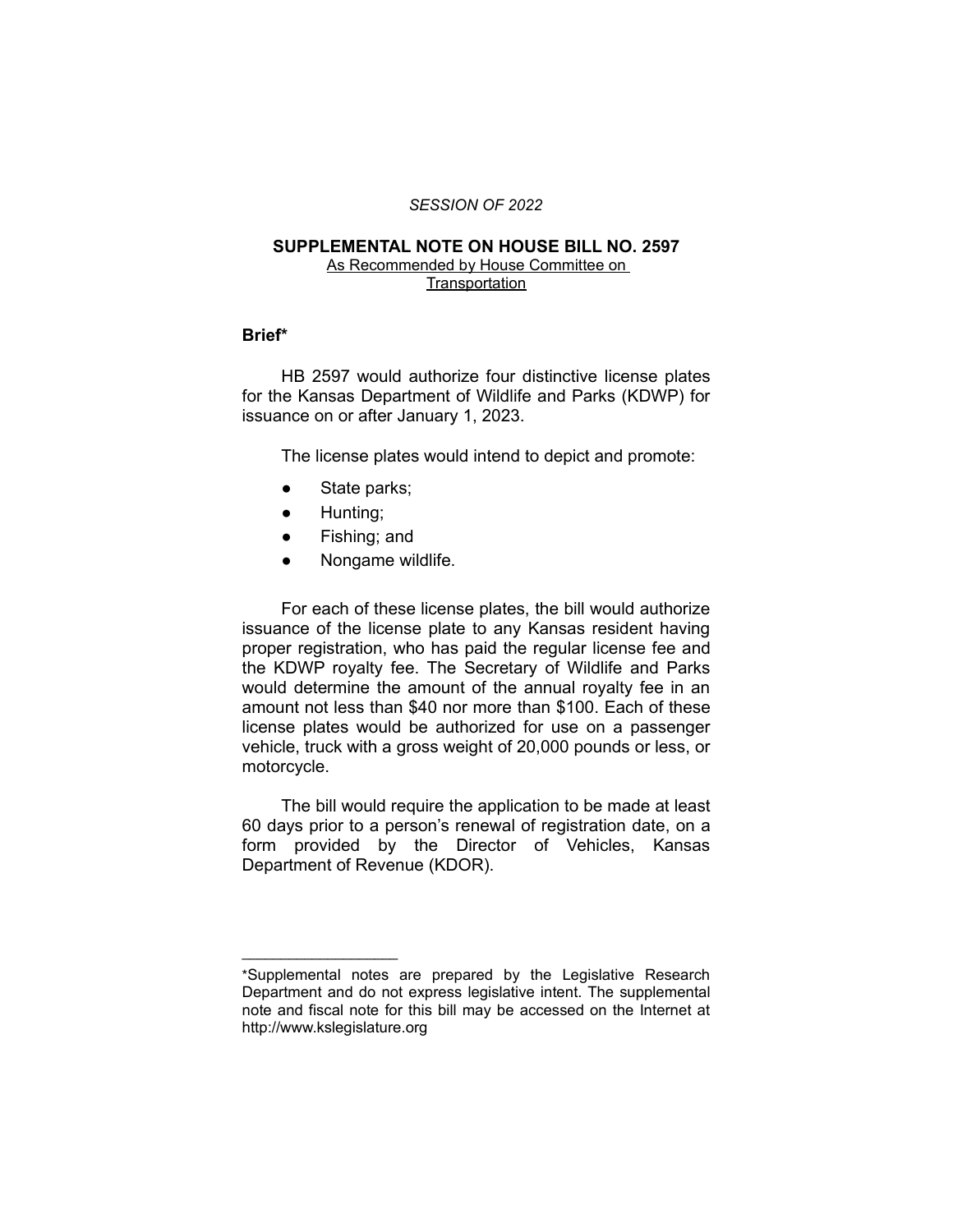The license plates would not be transferable to another person, except the bill would authorize the Director to transfer a plate from a leased vehicle to a purchased vehicle.

As a condition of receiving these license plates, the bill would require an applicant's consent for the Division of Vehicles, KDOR, to provide the applicant's motor vehicle information to KDWP and the State Treasurer.

The royalty payments from these license plates would be credited to different existing KDWP fee funds based upon the license plate selected:

- For the state parks license plate, all royalty funds would be credited to the Parks Fee Fund;
- For the hunting, fishing, or nongame wildlife license plates:
	- An amount equal to the cost of an annual park pass and recreation motor vehicle permit would be credited to the Parks Fee Fund; and
	- The remaining balance would be credited to the Wildlife Fee Fund.

The bill would amend law regarding parks and recreation motor vehicle permits to provide that the issuance of one of these distinctive license plates shall also constitute issuance of a park and recreation motor vehicle permit, giving the driver equivalent rights and access to state parks as an annual permit holder, so long as the registration is current and the plate is displayed on the vehicle as required by law.

## **Background**

The bill was introduced by the House Committee on Transportation at the request of Representative Blex.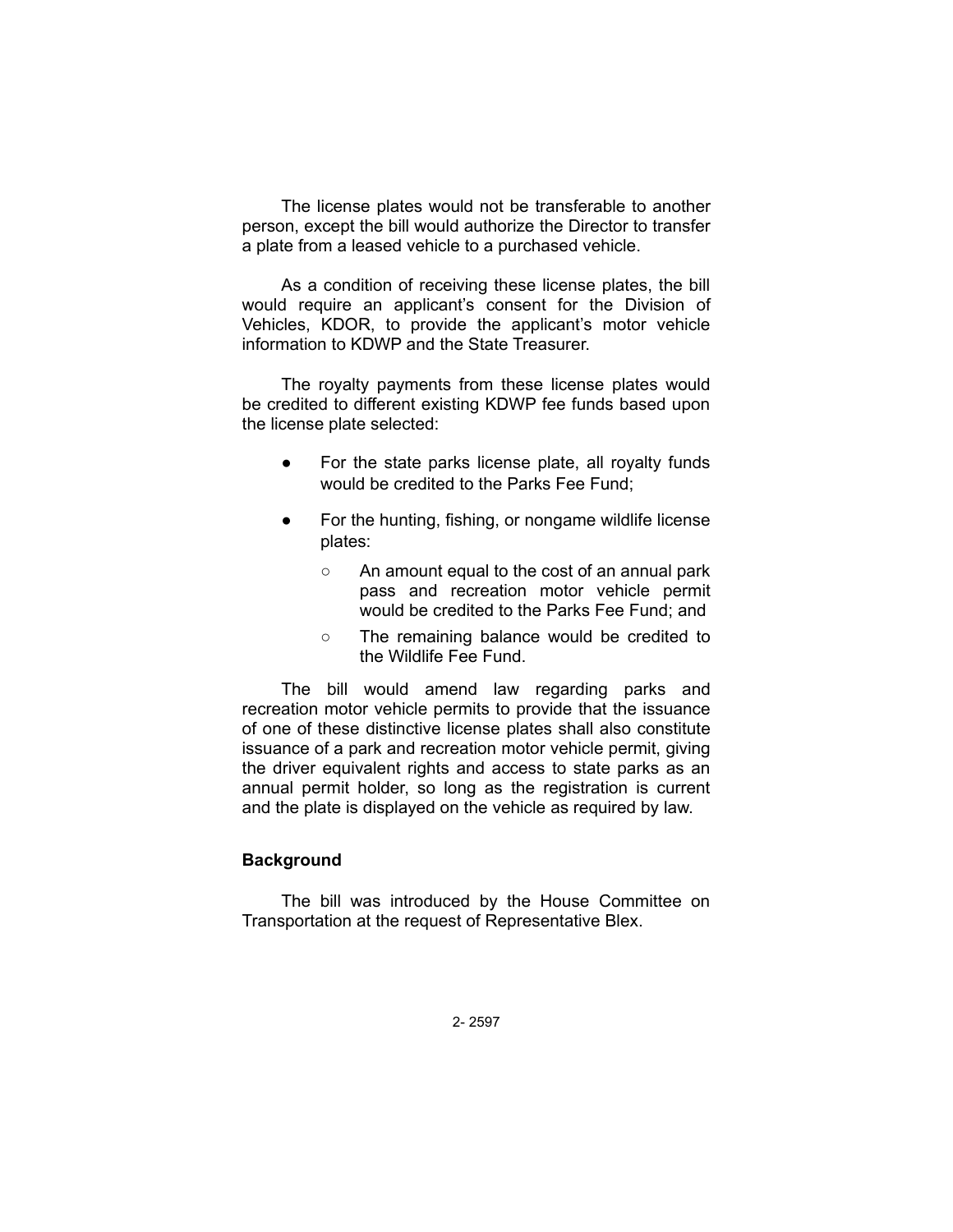## *House Committee on Transportation*

In the House Committee hearing, the Secretary of Wildlife and Parks provided **proponent** testimony. The proponent said Kansas is the only state in the country not to issue a distinctive license plate to benefit its conservation agency. The proponent further stated that the bill would make Kansas one of the few states where such a plate would provide the purchaser access to their state park system.

No other testimony was provided.

# **Fiscal Information**

According to the fiscal note prepared by the Division of the Budget on the bill, KDWP estimates the license plate would generate \$450,000 annually from the royalty payments. The agency estimates that many individuals who would pay the \$40 royalty fee are already paying for the \$15 annual park and recreation motor vehicle permits, resulting in a net increase of \$25 or 62.5 percent of the total payment. The agency estimates new income generated by enactment of the bill would be \$281,250 (\$450,000 x 62.5 percent = \$281,250) per year. However, given the first issuance of the plate would not occur until January 1, 2023, FY 2023 revenues would be estimated at \$140,625. KDWP would also have to pay KDOR \$5,000 for production costs of each plate, totaling \$20,000.

KDOR estimates enactment of the bill would increase its expenditures by \$8,760 in FY 2023 for administrative costs related to quality assurance testing, user acceptance testing, updating policy and procedures, and plate design. KDOR estimates the bill would increase revenues by \$40,000 from a \$40 personalized plate fee assuming an initial issuance of 1,000 plates. Of that amount, \$39,250 would go to the State Highway Fund, and \$375 would go to county treasurers. KDOR also estimates the bill would increase revenues to the Distinctive License Plate Fund by \$20,000 for the nonrefundable fee required from KDWP.